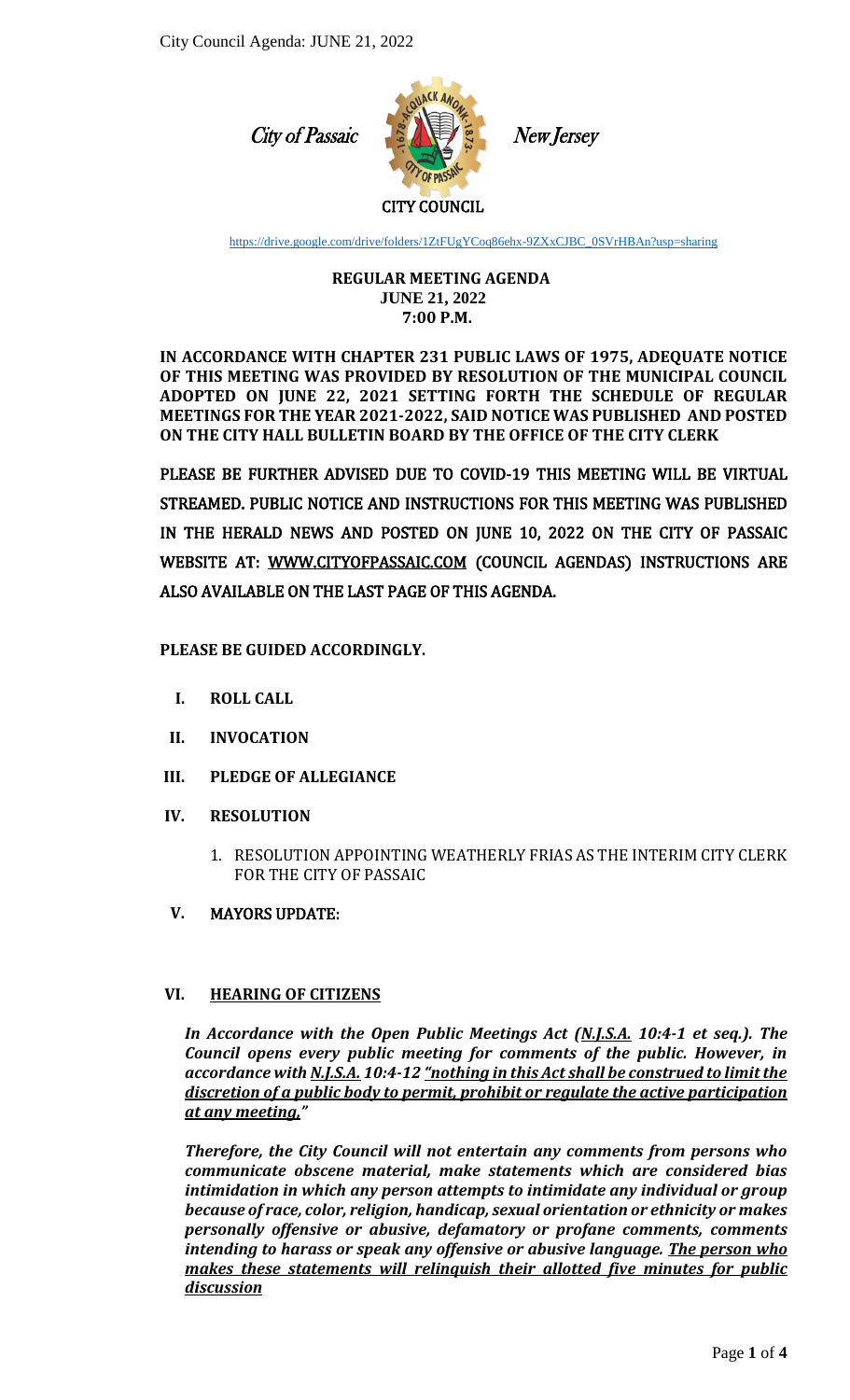### **VII. ORDINANCE FOR SECOND AND FINAL READING (HEARING IS REQUIRED)**

 $\overline{a}$ 2. ORDINANCE NO.2352-22 ORDINANCE AMENDING THE DESIGNATION OF RESTRICTED PARKING FOR DISABLED PERSONS BY NJ LICENSE PLATE NUMBER

### **VIII. COMMUNICATIONS**

- 3. Kasim Washington from Doing It in the Park submitting an application to have a Community event on July 16, 2022, from 7 a.m. to 9:00 p.m. at School #11- Park Stage Area (Contingent Upon Departmental Approvals)
- 4. Los Arcos Restaurant, 305 Monroe St, submitting application to renew their Entertainment License for the year 2022.

**ALL MATTERS LISTED HEREUNDER ARE CONSIDERED ROUTINE IN NATURE AND WILL BE ENACTED BY ONE MOTION ANY COUNCIL MEMBER MAY REQUEST THAT AN ITEM BE REMOVED FOR SEPARATE CONSIDERATION.**

- 5. Hon. Mayor Hector C. Lora, submitting " Mother Lawson's 90th Birthday Proclamation"
- 6. North Jersey District Water Supply Commission, submitting the following: April 27,2022 Meeting Minutes
- 7. State of NJ Department of Transportation submitting the following Correspondence :
	- $\triangleright$  Transportation Alternative Set-Aside Programs Request for Application
	- $\triangleright$  Grant from the Safe Routes to School Program for the City of Passaic Multi-Intersection Project for \$425,000.00
- 8. Passaic Valley Water Commission submitting their May 25, 2022, Meeting Agenda
- 9. Millenium Strategies Monthly Report For 2022
- 10. City of Passaic Municipal Court Report for the month of April 2022.
- 11. AWZ Engineering Inc. submitting Floor Hazard Are Individual Permit Application for 192 9th street
- 12. Paul Sakson Environmental submitting Response Action outcome Re: 26 Wall St.

### **IX. RESOLUTIONS**

- 13. RESOLUTION AUTHORIZING CLOSED EXECUTIVE SESSION OF THE CITY COUNCIL OF PASSAIC ON PASSAIC ON JUNE 21, 2022 AT 7:00 PM OR ANYTIME THEREAFTER TO DISCUSS PENDING LITIGATION, CONTRACT NEGOTIATIONS AND PERSONNEL MATTERS
- 14. RESOLUTION AUTHORIZING AGREEMENT OF SUBLEASE WITH 125 SOUTH STREET, LLC FOR SUB-LEASE OF A PORTION OF THE DUNDEE CANAL PROPERTY, PASSAIC, NEW JERSEY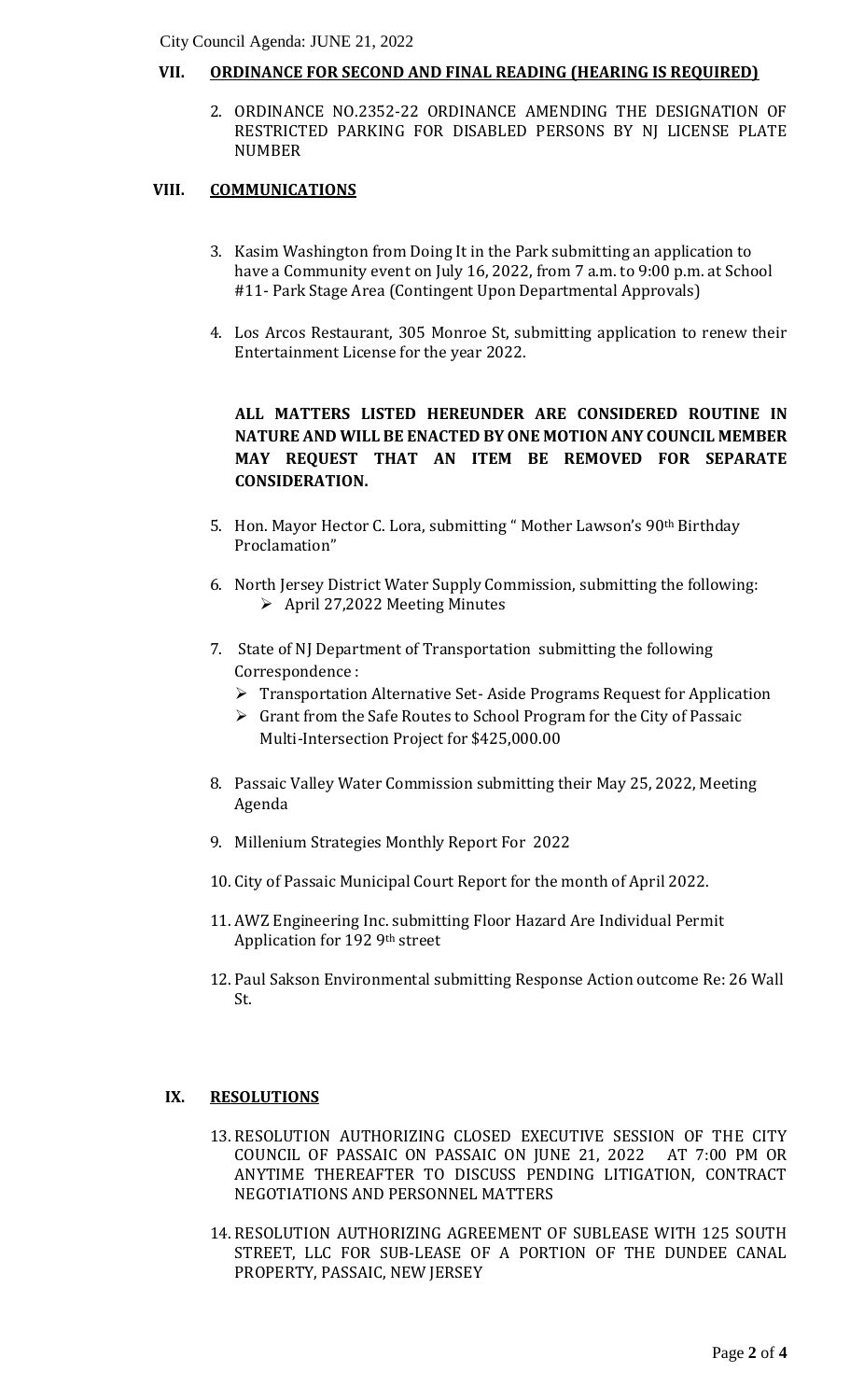City Council Agenda: JUNE 21, 2022

- ACCEPTANCE OF A GRANT, EXECUTION OF AN AGREEMENT AND EXPENDITURE OF FUNDS FOR THE 2022-2023 BUSINESS LOAN PROGRAM TO 15. RESOLUTION AUTHORIZING THE SUBMISSION OF AN APPLICATION, THE NJ URBAN ENTERPRISE ZONE AUTHORITY
- 16. RESOLUTION AUTHORIZING THE SUBMISSION OF AN APPLICATION, ACCEPTANCE OF A GRANT, EXECUTION OF AN AGREEMENT AND EXPENDITURE OF FUNDS FOR CLEAN SWEEP PROGRAM TO THE NJ URBAN ENTERPRISE ZONE AUTHORITY
- 17. RESOLUTION AUTHORIZING THE SUBMISSION OF AN APPLICATION, ACCEPTANCE OF A GRANT, EXECUTION OF AN AGREEMENT AND EXPENDITURE OF FUNDS FOR THE MARKET STREET LIGHTING PROJECT TO THE NJ URBAN ENTERPRISE ZONE AUTHORITY
- 18. RESOLUTION AWARDING CONTRACT FOR CDBG, AND HOME CONSULTANT(RES Advisors, Paoli, PA as per the attached hourly rate schedule in an amount not to exceed \$50,000.00)
- 19. RESOLUTION AUTHORIZING THE SUBMISSION OF AN APPLICATION, ACCEPTANCE OF A GRANT, EXECUTION OF AN AGREEMENT AND EXPENDITURE OF FUNDS FOR A MATCHING GRANT PROGRAM FOR FAÇADE REPAIRS AND SIGNAGE TO THE NJ URBAN ENTERPRISE ZONE AUTHORITY
- 20. RESOLUTION AWARDING CONTRACT FOR COMMUNITY DEVELOPMENT ATTORNEY CITY OF PASSAIC (Awarded to Matthew Priore, Clifton, NJ amount not to exceed \$35,000.00)
- 21. RESOLUTION AUTHORIZING THE SUBMISSION OF AN APPLICATION FOR US DEPARTMENT OF JUSTICE COPS HIRING GRANT PROGRAM
- 22. RESOLUTION AWARDING CONTRACT FOR PRE-PACKAGED MEALS FOR SUMMER FOOD PROGRAM 2022 (awarded to Nu-Way Concessionaires, Kearny, NJ in the estimated amount of \$127,406.40.)
- 23. RESOLUTION AUTHORIZING A CONTRACT WITH SAL ELECTRIC FOR ELECTRICAL SERVICES TIME & MATERIAL (Awarded to Sal Electric of Jersey City, NJ in the amount not to exceed \$75,000.00.)
- 24. RESOLUTION AUTHORIZING A CHANGE ORDER TO A CONTRACT WITH YOUR WAY CONSTRUCTION FOR FIRST STREET/JEFFERSON STREET PARKING LOT IMPROVEMENTS CITY OF PASSAIC
- 25. RESOLUTION AUTHORIZING THE HOME INVESTMENT PARTNERSHIPS AMERICAN RESCUE PLAN (HOME-ARP) DEVELOPMENT & FUNDING DISTRIBUTION
- 26. RESOLUTION AWARDING CONTRACT FOR HOMEOWNER HOUSING REHABILITATION SERVICES (Awarded to Sustainable Communities Associates, LLC, Nutley, NJ in an amount not to exceed \$35,000.00)
- 27. RESOLUTION REJECTING PROPOSALS FOR LEAD ABATEMENT 29 VAN BUREN STREET 411 HIGHLAND AVENUE
- 28. RESOLUTION AUTHORIZING THE SUBMISSION OF AN APPLICATION FOR THE NEW JERSEY DIVISION OF TRAVEL AND TOURISM COOPERATIVE MARKETING GRANT PROGRAM
- 29. RESOLUTION AUTHORIZING THE PURCHASE OF WALK IN BUILDING SUPPLIES (Home Depot USA, Inc/The Home Depot Pro in the approximate amount of \$ 45,000.00.)